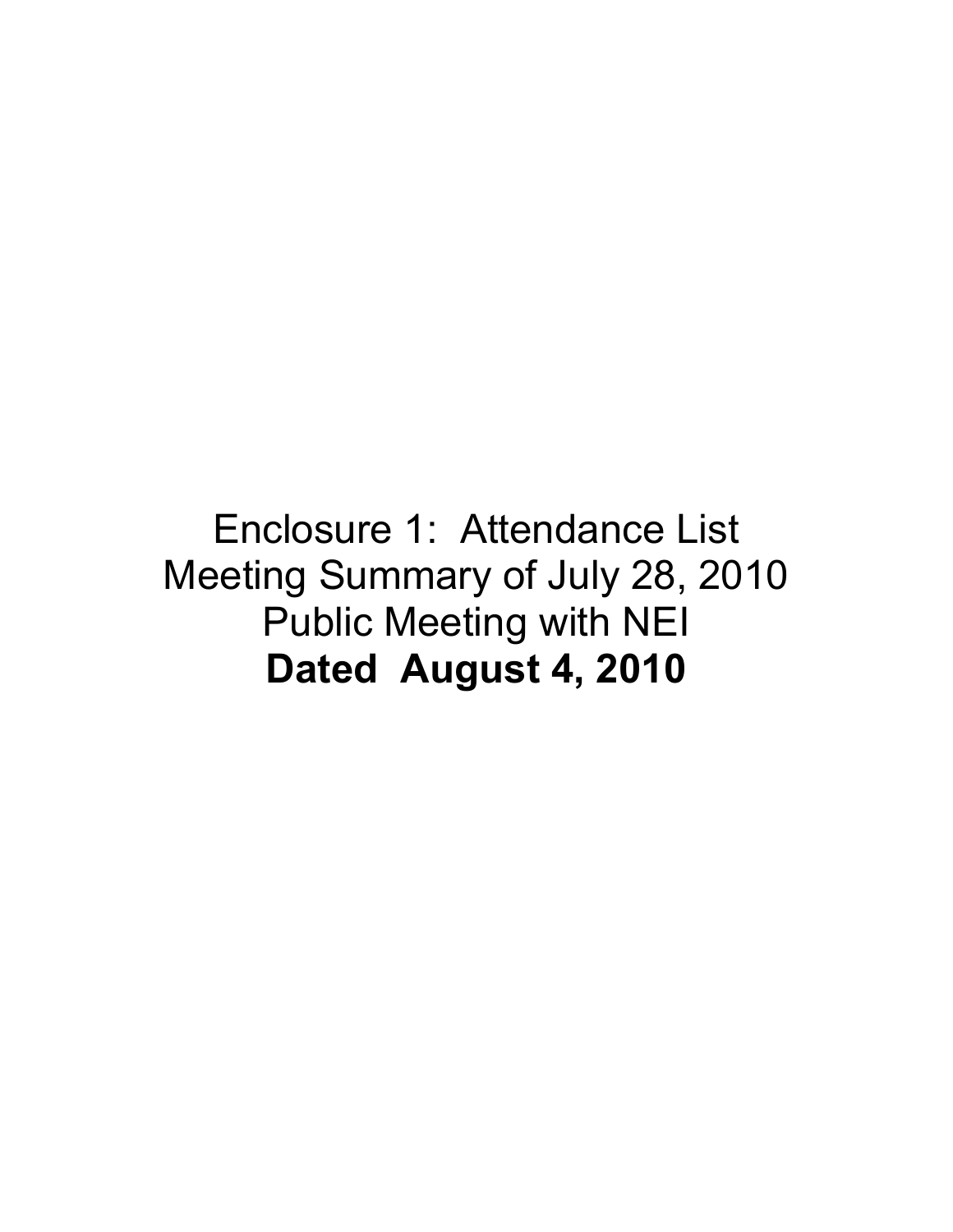## Attendance at July 28, 2010, Public Meeting to Discuss Observations and Lessons Learned of the Pilot Application of the Nuclear Energy Institute's (NEI) Nuclear Safety Culture Assessment Process at NRC Headquarters, Rockville, Maryland

| <b>NAME</b>            | <b>AFFILIATION</b>                      | <b>OFFICE E-MAIL</b>        | <b>WORK PHONE</b> |
|------------------------|-----------------------------------------|-----------------------------|-------------------|
| <b>Andy Vomastek</b>   | Dominion                                | Andrew.J.Vomastek@dom.com   | 860-444-5449      |
| Ann Ramey-Smith        | NRC/NRR                                 | Ann.Ramey-Smith@nrc.gov     | 301-415-6877      |
| Anthony Pietrangelo    | <b>NEI</b>                              |                             |                   |
| Bill Elling*           | <b>INPO</b>                             |                             |                   |
| <b>Brett McCreary</b>  | <b>TVA</b>                              | bjmccreary@tva.gov          | 423-751-8989      |
| <b>Carmen Franklin</b> | NRC/NRR                                 | Carmen.Franklin@nrc.gov     | 301-415-5601      |
| <b>Charles Bowman</b>  | <b>STPNOC</b>                           | ctbowman@stpegs.com         | 361-972-7454      |
| Christi Branch*        | <b>PNNL</b>                             |                             |                   |
| Darin Benyak           | Exelon                                  | Darin.Benyak@exeloncorp.com | 630-657-2811      |
| David Lockbaum*        | Union of Concerned<br><b>Scientists</b> |                             |                   |
| <b>David Rencurrel</b> | <b>STPNOC</b>                           | dwrencurrel@stpegs.com      | 361-972-7867      |
| David Solorio          | NRC/OE                                  | dls2@nrc.gov                | 301-415-0149      |
| Don Rickard*           | <b>Stars Regulatory Affairs</b>         |                             |                   |
| Doug Walters           | <b>NEI</b>                              |                             |                   |
| Eric Hendrixon         | Dominion                                | Eric.Hendrixson@dom.com     | 804-273-2243      |
| <b>Eric Leeds</b>      | NRC/NRR                                 | Eric.Leeds@nrc.gov          |                   |
| <b>Fred Brown</b>      | NRC/NRR                                 | Frederick.Brown@nrc.gov     | 301-415-1104      |
| <b>Fred Gigliotti</b>  | Westinghouse                            | gigliotjr@westinhouse.com   | 412-374-4729      |
| <b>Fred Mladen</b>     | Dominion                                | Fred.Mladen@dom.com         | 540-894-2108      |
| Jamnes Cameron*        | NRC/Region III                          |                             |                   |
| Jeanie Copsey*         | Palo Verde                              |                             |                   |
| Jennifer Schaffer      | <b>NEXTERA (FPL)</b>                    | Jennifer.Schaffer@fpl.com   | 561-691-2295      |
| <b>Jerry Phifer</b>    | <b>Constellation Energy</b>             | Jerry.Phifer@congllc.com    | 410-495-5248      |
| Jim Slider             | <b>NEI</b>                              | jes@nei.org                 | 202-739-8015      |
| John Dixon*            | NRC/STP Resident<br>Inspector           |                             |                   |
| John Parry             | <b>PSEG</b>                             |                             |                   |

\* on the phone